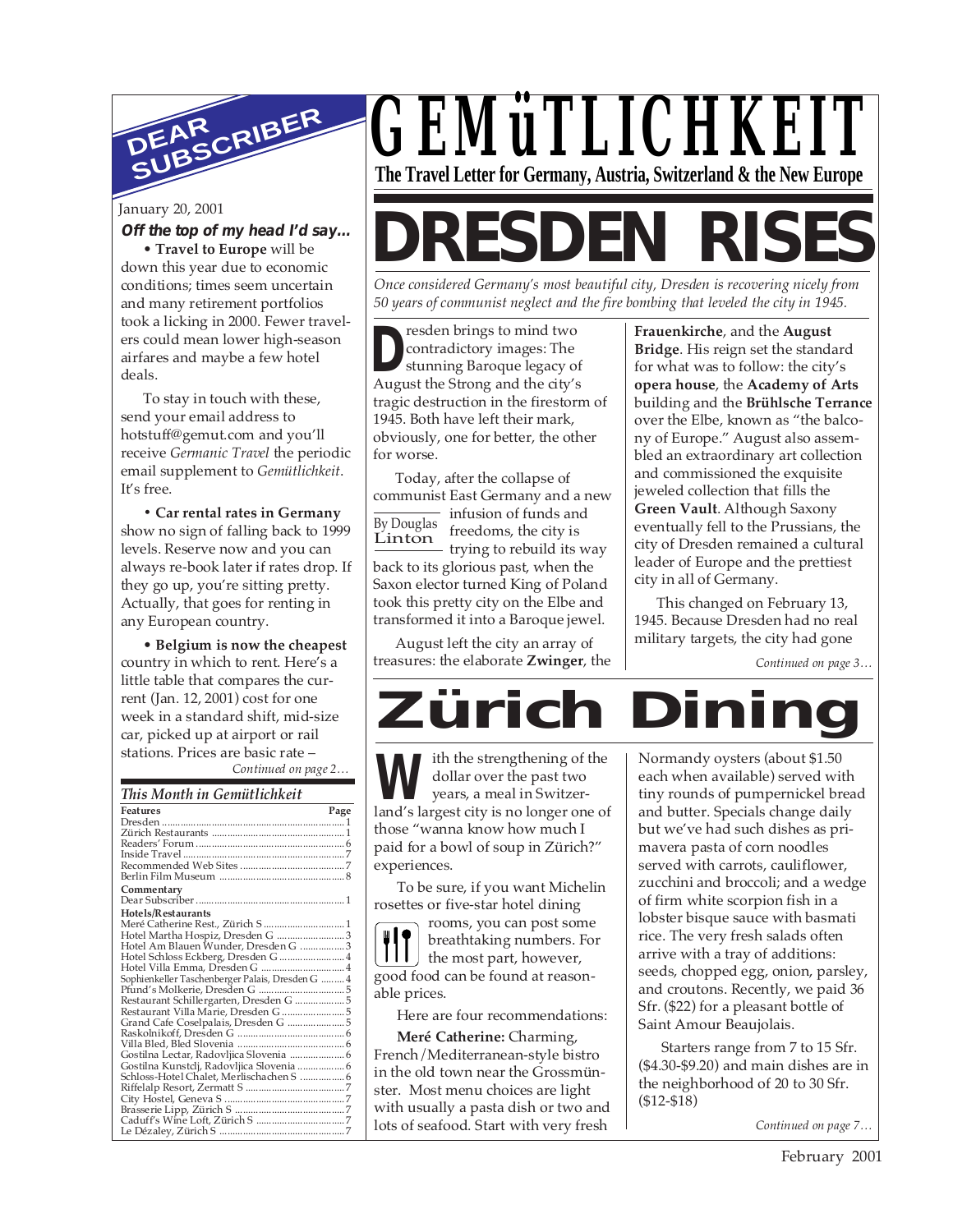### *DEAR SUBSCRIBER Continued from page 1*

except for Italy which requires the purchase of collision and theft insurance — and include VAT, airport and road or license taxes, if any. Members of AARP or AAA can probably get a small discount off these numbers.

| <b>Airport or Rail Station Pickup</b> |       |  |  |
|---------------------------------------|-------|--|--|
| <b>Brussels</b>                       | \$164 |  |  |
| Luxembourg                            | \$200 |  |  |
| Frankfurt                             | \$208 |  |  |
| Amsterdam                             | \$218 |  |  |
| Paris                                 | \$245 |  |  |
| Zürich                                | \$287 |  |  |
| Vienna                                | \$321 |  |  |
| Milan                                 | \$386 |  |  |

If you can manage to avoid airport or rail station pickup, the rankings change somewhat:

| <b>City Pickup</b> |       |
|--------------------|-------|
| Brussels           | \$144 |
| Amsterdam          | \$183 |
| Frankfurt          | \$187 |
| Luxembourg         | \$192 |
| Paris              | \$225 |
| Zürich             | \$254 |
| Vienna             | \$284 |
| Milan              | \$321 |
|                    |       |

**• Deciding whether to rent a car** or travel by rail used to be a "nobrainer" — at least from a cost standpoint — for couples arriving in Germany from North America. Now it's very much a "brainer." For those traveling only within Germany, the **German Twin Pass** offers two persons five days rail travel in a onemonth period for \$426 first class and \$294 second class (and second class travel on Germany's ICE trains will make you question how much better first class could possibly be). If you're visiting a couple of extra countries, say Austria and Switzerland, the new **Eurail Selectpass** charges two persons \$560 for first class travel in three countries for five days within two months.

A midsize car for two weeks, picked up at a German airport will cost about \$400 including VAT, airport charges and road tax. Then there is fuel at nearly \$4 per gallon and parking fees. Of course with a rail pass you don't have nearly the flexibility but, as mentioned before, it's not such an easy decision anymore.

For those who will travel only in Switzerland, that country's rail passes present an even stronger case. They are good for lake steamers, busses and some public transport as well as trains. A two-week, midsize car rental from the Zürich Airport is about \$545. A **Swiss Saver Flexipa**ss for two persons, good for five days travel in a one-month period, is \$540 first class and \$360 second class. For six days the prices are \$612 and \$408. Switzerland is probably the easiest country in the world to travel in without a car.

**• The possible mergers** of **United** and **USAir** and **American** and

**TWA** can only be bad news for air travelers seeking low fares to Europe.

**• Most European tours** marketed in this country cost more than if you did the same trip on your own assuming you might be foolish enough to try to cram the Rhine Valley, Heidelberg, the Black Forest, Schaffhausen and Lucerne into two days. That schedule is part of **Grand European Tours'** Germany, Switzerland & Austria, a 15-night motorcoach marathon for \$2799, including airfare, breakfasts and nine dinners. That's \$5598 per couple or \$373 per night.

Just for the fun of it, without getting too specific about a routing, let's talk about a trip that might cover much of the same ground but cost less money and allow us to travel at our own pace and not a bus driver's. We'll assume a June depar-

*Continued on page 8…*

#### **Notes for Readers**

• Foreign currency prices are converted to U.S. dollars at the exchange rate in effect at the time of publication.

• Hotel prices listed are for one night. Discounts are often available for longer stays.

• All hotel prices include breakfast unless otherwise noted.

• Local European telephone area codes carry the "0" required for in-country dialing. To phone establishments from outside the country, such as from the USA, do not dial the first "0".

> **Members' Library Code\* at www.gemut.com**

User Name: gemut<br>Password: 131 Password<sup>.</sup> (\*effective Feb.15, 2001)

|               | $\frac{V_{\text{QGL 15, No. 1}}}{2001}$ $\overline{GEM\ddot{u}TLLICHKEIT}$ | <b>HOTEL RESTAURANT RATING KEY</b> |       |                     |
|---------------|----------------------------------------------------------------------------|------------------------------------|-------|---------------------|
| February 2001 | The Travel Letter for Germany, Austria, Switzerland & the New Europe       | Rating Scale                       | Scale | Restaurant Criteria |
|               |                                                                            | -xcellent                          |       | -ood                |
|               |                                                                            |                                    |       |                     |

| Publishers:<br>Editor:                                                                                                                                                                                                                                                                                                                                                                                                                          | Robert H. & Elizabeth S. Bestor<br>Robert H. Bestor |
|-------------------------------------------------------------------------------------------------------------------------------------------------------------------------------------------------------------------------------------------------------------------------------------------------------------------------------------------------------------------------------------------------------------------------------------------------|-----------------------------------------------------|
| Contributors:                                                                                                                                                                                                                                                                                                                                                                                                                                   | C. Fischer, R. Holliday,                            |
|                                                                                                                                                                                                                                                                                                                                                                                                                                                 | Nikki Goth Itoi, Doug Linton                        |
| Web Master:                                                                                                                                                                                                                                                                                                                                                                                                                                     | Paul T. Merschdorf                                  |
| Consulting Editor:                                                                                                                                                                                                                                                                                                                                                                                                                              | Thomas P. Bestor                                    |
| <b>Subscription Dept:</b>                                                                                                                                                                                                                                                                                                                                                                                                                       | Andy Bestor, K. Steffans                            |
| Gemütlichkeit (ISSN 10431756) is published 11 times each year by UpCountry<br>Publishing, 288 Ridge Road, Ashland OR 97520. TOLL FREE: 1-800/521-6722<br>or 541/488-8462, fax: 541/488-8468, e-mail travet@gemut.com. Web site:<br>www.gemut.com. Subscriptions are \$67 per year for 11 issues. While every<br>effort is made to provide correct information in this publication, the publishers<br>can make no quarantees regarding accuracy. |                                                     |

**POSTMASTER: SEND ADDRESS CHANGES TO:** Gemütlichkeit, 288 Ridge Road., Ashland OR 97520

| <b>Rating Scale</b><br>Excellent<br>Above Average<br>Average<br>Adequate<br>Unacceptable                                  | <b>Scale</b><br>$16 - 20$<br>$12 - 15$<br>$8 - 11$<br>4 - 7<br>$\overline{\mathbf{3}}$<br>$\Omega$<br>$\sim$ | <b>Restaurant Criteria</b><br>Food<br>Service<br>Atmosphere                                                      | 65%<br>20%<br>15%                                                          |
|---------------------------------------------------------------------------------------------------------------------------|--------------------------------------------------------------------------------------------------------------|------------------------------------------------------------------------------------------------------------------|----------------------------------------------------------------------------|
| <b>Hotel Rating Criteria</b><br>People/Service<br>Location/Setting<br>Guestrooms<br>Public rooms<br>Facilities/Restaurant | 30%<br>15%<br>30%<br>5%<br>20%                                                                               | <b>Value Rating</b><br>Outstanding Value<br>Very Good Value<br>Average Value<br>Below Average Value<br>A Rip-Off | <b>Scale</b><br>$17 - 20$<br>$12 - 16$<br>$9 - 11$<br>5 -<br>8<br>ი -<br>4 |

#### **Special © Designation**

By virtue of location, decor, charm, warmth of management, or combination thereof, an especially pleasant establishment.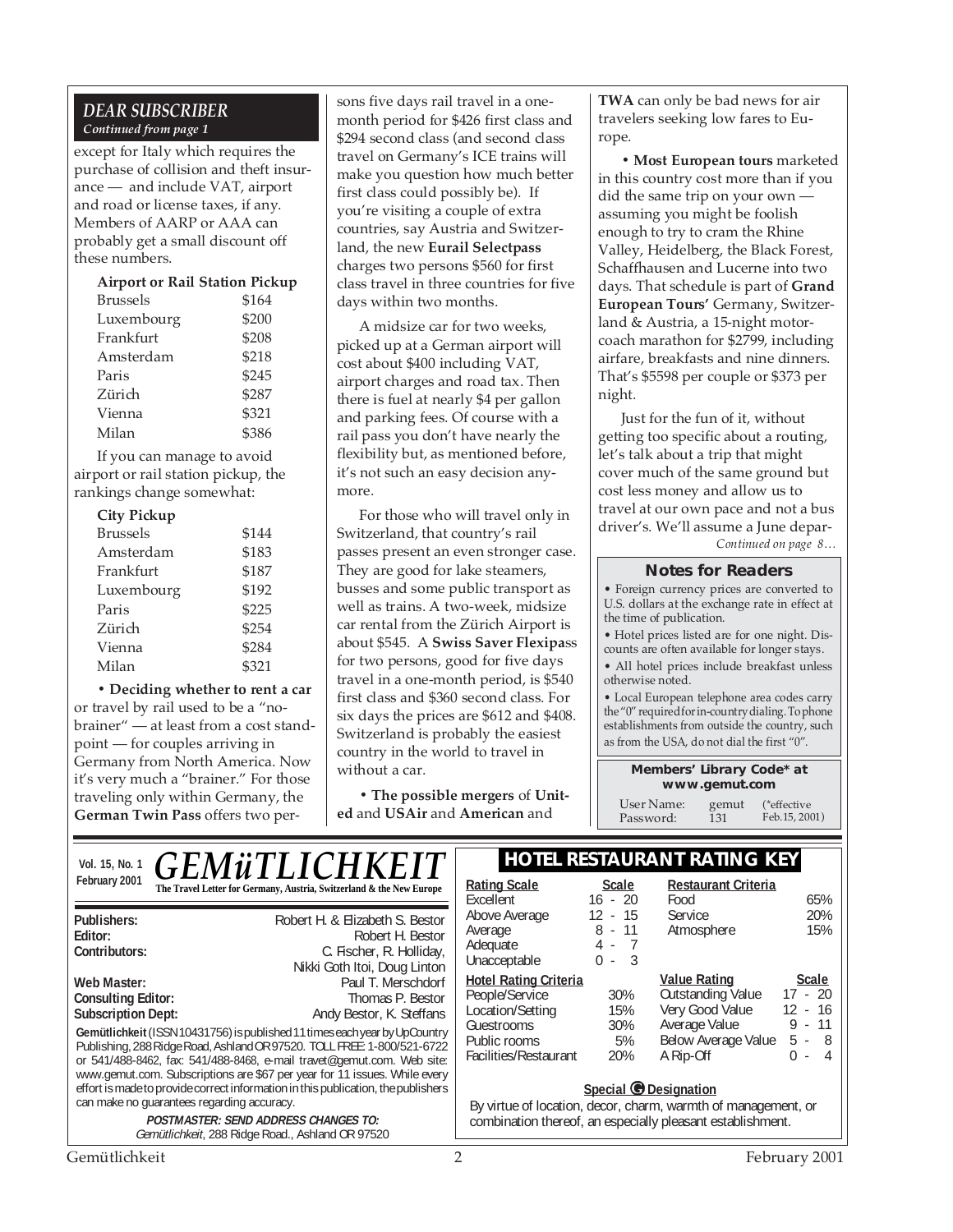### *DRESDEN Continued from page 1*

through most of World War II unscathed. Ironically, this was its downfall. By 1945, British commanders were looking for cities that would be susceptible to a new technique of bombing called a firestorm. The idea was to create a self-perpetuating fire with incendiary bombs that would do more damage than even a deluge of conventional bombs. Dresden's firestorm devastated the city, killing as many as 130,000 —more than the atomic blasts of Hiroshima and Nagasaki — and practically wiped out the inner city. (One witness to the bombing was the novelist Kurt Vonnegut, at the time a young American prisoner of war. He described the event in his novel *Slaughterhouse Five*.)

After the war, communist officials were not quite sure what to do with this ruined city. Some wanted to tear everything down and build a monument to the new communist spirit. Fortunately, they didn't. A few of the more important structures were rebuilt, including the Zwinger, the August Bridge and parts of the **Residenzschloss**. The Frauenkirche had survived the bombing but collapsed as the sandstone cooled. It was left as rubble, a memorial to the destruction of the war. Other areas of the center were rebuilt with boxy buildings made from prefab concrete slabs, while the areas outside the city — the untouched residential areas along the Elbe filled with 19<sup>th</sup> century villas — were neglected and left to fall under their own weigh.

Since the end of the GDR, the city has begun the overwhelming task of rebuilding, refurbishing and restoring as much of this beautiful city as it can. Some changes have been achieved quite quickly. A handful of the palaces in the old city have been restored and turned into luxury hotels or cafes, most notably the **Taschenberg Palace**, which is now a luxurious **Kempinski** hotel. The most ambitious task is the rebuilding of the Frauenkirche. The architects are trying to use as many of the old

stones and cornice pieces as possible. Dresdeners call it the world's largest jigsaw puzzle.

As the center rebuilds itself, life goes roaring on in the outer districts, especially the Outer Neustadt, a once grimy neighborhood of student and dissident homes, which is now filling up with trendy bars and cafes. Also, the residential neighborhoods — Loschwitz, Weisser Hirsch, Blasewitz and Pillnitz — are having their lovely 19<sup>th</sup>-century villas restored and refurbished. Most visitors come just to tour the city's museums, but they would be missing out if they didn't venture out of the old town to watch Dresden reclaim its past.

#### **Accommodations**

Hotel Martha Hospiz This small, family-run hotel is located in a century-old corner building cradling a lovely garden, and around the corner from the revived Königstrasse, an 18<sup>th</sup> century neighborhood decreed by Albert the Strong.

While not as indulgent or extravagant as the district's most exclusive hotel, the **Bülow Residence**, the Martha Hospiz offers good rooms at about half the price.

A narrow entrance hall leads back to a wintergarden lobby and reception attached to the back of the hotel. A wall of windows overlooks a spacious, tree-shaded garden.

Guestrooms are decorated in a light Biedermeier-style, with reproduction antiques, pink fabrics and slate-blue carpets. Most of the small baths offer showers instead of tubs. The best rooms overlook the garden, though the streetside rooms are relatively quiet as there is little traffic on Nieritzstrasse.

Breakfast is served in a large room on the second floor with parquet floors and a string of chandeliers glittering overhead. The hotel offers 50 rooms, seven of which can accommodate disabled guests.

The combination of friendly staff, superb location, good price, and a touch of the historic makes this the best choice in town.

Also worth mentioning is the unusual theme restaurant in the cellar, called the *Kartoffelkeller*. Everything on the menu is made from potatoes: potato dumplings, potato goulash, potato casserole — even desserts like potato pie and, yes, potato ice cream.

**Daily Rates:** Singles 140 -165 DM (\$68-\$80), doubles 190 -230 DM (\$93- \$112)

**Contact:** Hotel Martha Hospiz, Nieritzstrasse 11, 01097 Dresden, tel +49/0351/8176 333, fax 8176 222. email: marthahospiz.dresden@tonline.de

**Rating:** QUALITY 15/20, VALUE 14/20

Hotel Am Blauen Wunder While not exactly next to the Blue Wonder Bridge — Dresden's late 19th century steel bridge — this hotel is close enough, and just a short walk away from the lively restaurants (see reviews pages  $4 \& 5$ ) and small market on the Schillerplatz.

The neighborhood retains its affluent 19th-century character with attractive villas and tree-lined streets. In contrast, the hotel is quite modern, with an attractive, four-story glassand-stone facade in a contemporary European design.

The interior is equally up-to-date with a corner lobby of polished marble set with rattan chairs, potted palms and a large chandelier overhead that resembles an upturned glass. Glazed hallways lined with plush carpets lead to stylish guestrooms with textured, cantaloupe colored wallpaper, quality furnishings, and plush low-pile carpet in seafoam green and pearl blue. They are scattered with bright cherrywood furnishings embellished with marquetry. Half of the guestrooms have small semicircular balconies; all have small televisions, minibars, and full marble baths. Corner rooms are a bit smaller, but cheery with two walls of windows.

*Continued on page 4…* Good public transportation makes it easy to get to and from the center. A lot of care obviously went into the hotel and good maintenance helps retain its freshness.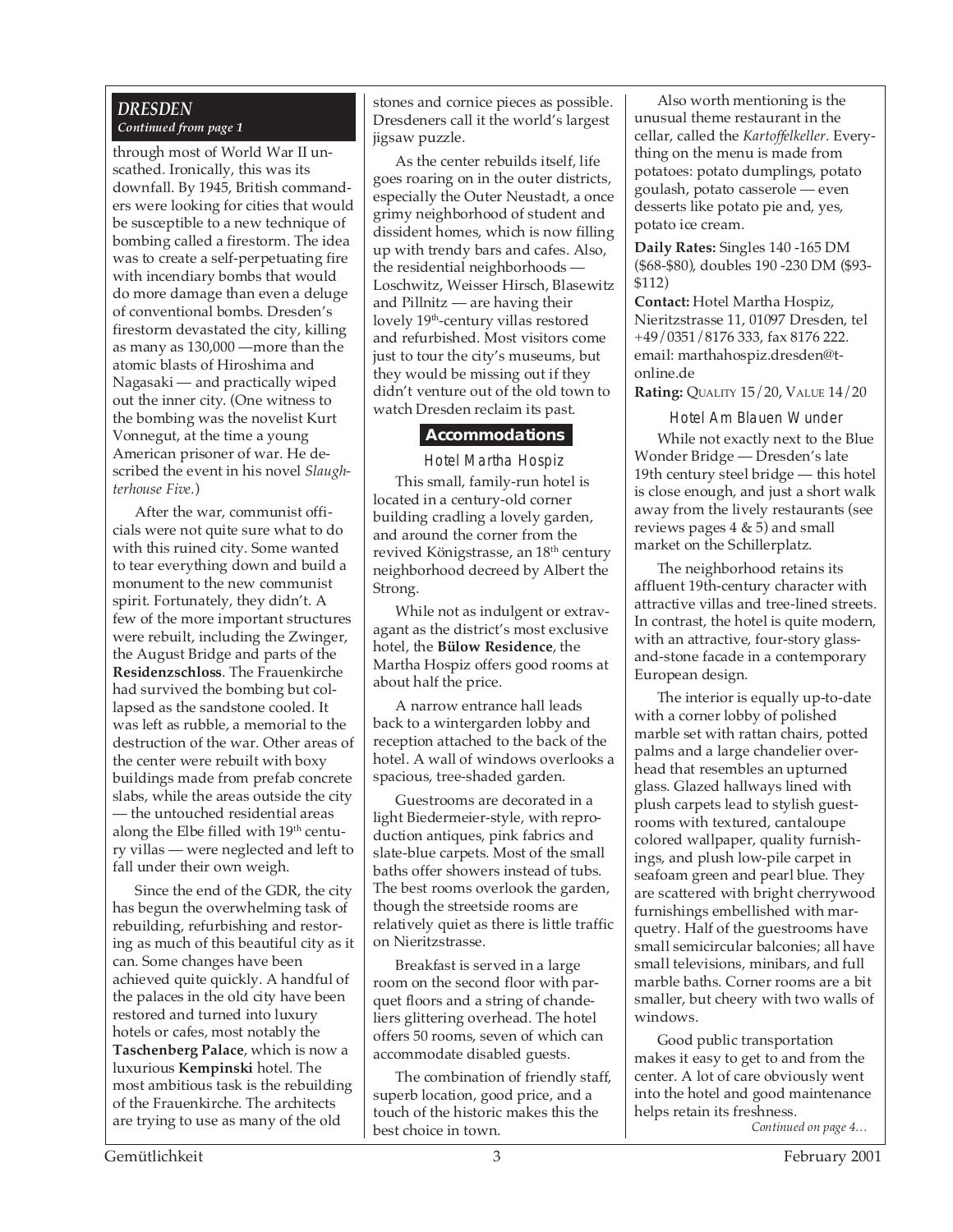#### *DRESDEN Continued from page 3*

**Daily Rates:** Singles 145 -168 DM (\$71-\$82), doubles 168 -198 DM (\$82- \$97).

**Contact:** Hotel Am Blauen Wunder, Loschwitzer Strasse 48, Dresden 01309, tel +49/0351/33 660, fax 33 66 299. Web: www.leisureplanet.com/ hotel/individual

**Rating:** QUALITY 14/20, VALUE 15/20

Hotel Schloss Eckberg

Visitors who refuse to stay anywhere but in a castle have two choices in Dresden: the Schloss Eckberg or the **Schloss Pillnitz**. The Eckberg is a better choice because it it is m tranquil (the Pillnitz is part of a busy tourist attraction) and has a more dramatic setting on a hill almost a cliff, really — overlooking the broad Elbe.

The Eckberg, located in the Loschwitz district, an attractive area rich in late 19th-century luxury villas, was built in the 1860s by a student of Gottfried Semper for an English businessman who wanted an old English country manor, complete with crenulated towers.

The castle is set far back from the road, protected from the sounds of this century by semi-wild, forested grounds. Behind it is a small French garden and terrace with a spectacular view over the Elbe, which is worth seeing even if you are not staying at the hotel and especially on a sunny day sitting on the outdoor terrace.

The hotel's reception is in the carriage house near the entrance gate, while guestrooms are divided between the castle and the newlybuilt Cavalier House. Castle rooms are luxurious and very expensive, but Cavalier rooms offer good value with sensitive modern design and access to the castle grounds and facilities. They are conservatively decorated with slate blue carpets, pale drapes and built-in, dark wood furniture. The salmon-toned chairs provide a spark. Rooms at the back of the house have small terraces or patios. A wine bar and lounge, with

burgundy leather chairs, a fireplace and temperature controlled glass cases stacked with wine, is located in the cellar.

The castle's restaurant offers high-quality, formal meals with accompanying high prices. If you want to enjoy the spectacular view without the price, visit the café for coffee and cake in the afternoon.

The staff is helpful, but so spread out between the entrance gate reception and the castle that you sometimes feel like you are entirely on your own.

**Daily Rates:** Singles in castle 310 - 350 DM (\$151-\$171), singles in Cavalier's house 165 -185 DM (\$80-\$90); double in castle 410 -450 DM (\$200- \$220), double in Cavalier's house 230 -260 DM (\$112-\$127) **Contact:** Hotel Schloss Eckberg, Bautzner Strasse 134, 01099 Dresden, tel +49/0351/8099 0, fax 8099 199. Email: e-mail@hotel-schlosseckberg.de **Rating** (Cavalier House): QUALITY

14/20, VALUE 14/20

Hotel Villa Emma Just past the Loschwitz district is the little village of villas known as Weisser Hirsch. One of these has been made into a privately-run hotel called Villa Emma. The half-timbered, turn-of-the-last-century building with flashes of Art Nouveau, adjoins the back of a large, forested park, the Dresdener Heide. This makes it quiet, though the hotel is still well-connected to town by a tramline that runs along the main road at the end of the street.

Inside, a small lobby at the foot of a caste-iron staircase leads to four floors of guestrooms. Most are spacious with high ceilings, bay windows and attractive decor. Rooms 10 and 11 are the best picks.

Top-floor rooms are smaller and influenced by the shape of the roof. Of these, Numbers 20 and 21 are good choices because of the large number of windows and good views, but not during the summer when the top floor gets a bit stuffy from the heat. All have TVs, minibars, large

wardrobes, and white-tiled baths with tubs.

The restaurant on the ground floor gets good marks for expensive, multi-course dining and serves an extensive buffet breakfast (especially good is the smoked salmon). Prices here are a notch higher than the others, but the hospitable atmosphere and historic surroundings make it worth the cost.

**Daily Rates:** Single 190-240 DM (\$93- \$117), double 290-340 DM (\$141- \$166)

**Contact:** Hotel Villa Emma, Stechgrundstrasse 2, 01324, Dresden, tel +49/0351/26 48 10, fax 26 48 118. **Rating:** QUALITY 15/20, VALUE 14/20

### **Sustenance**

Sophienkeller im Taschenbergpalais

This deep and labyrinthine cellar restaurant is popular with locals and tourists alike. To some it might bring to mind a permanent Renaissance festival, but most will find the kitschy medieval decor, dress and atmosphere to be loads of fun. Of course, the well-prepared Saxon dishes and genuinely friendly service certainly helps tip the balance in the right direction.

The atmosphere is supposed to carry guests back to the days of August the Strong. Large tables encourage patrons to sit with strangers and take part in the general feasting. Off in one corner, a suckling pig roasts over a fire. Nearby is a group of seats on a carousel and next to that is an  $18<sup>th</sup>$ -century army tent. A part of the kitchen is under a covered wagon. Overseen by a hostess in a silk ball gown and wig, the wait staff is dressed in peasant outfits.

Of course, all of this hoopla would mean nothing if the food wasn't good, but fortunately it is quite tasty, and focuses on hearty Saxon dishes with a pasta selection for lighter palates. Offerings include a wonderful Saxon sauerbraten with dumplings and red cabbage (18.50 DM/\$9), homemade bread stuffed and baked with herbed pork (19.50 DM/\$10), and a large slice from the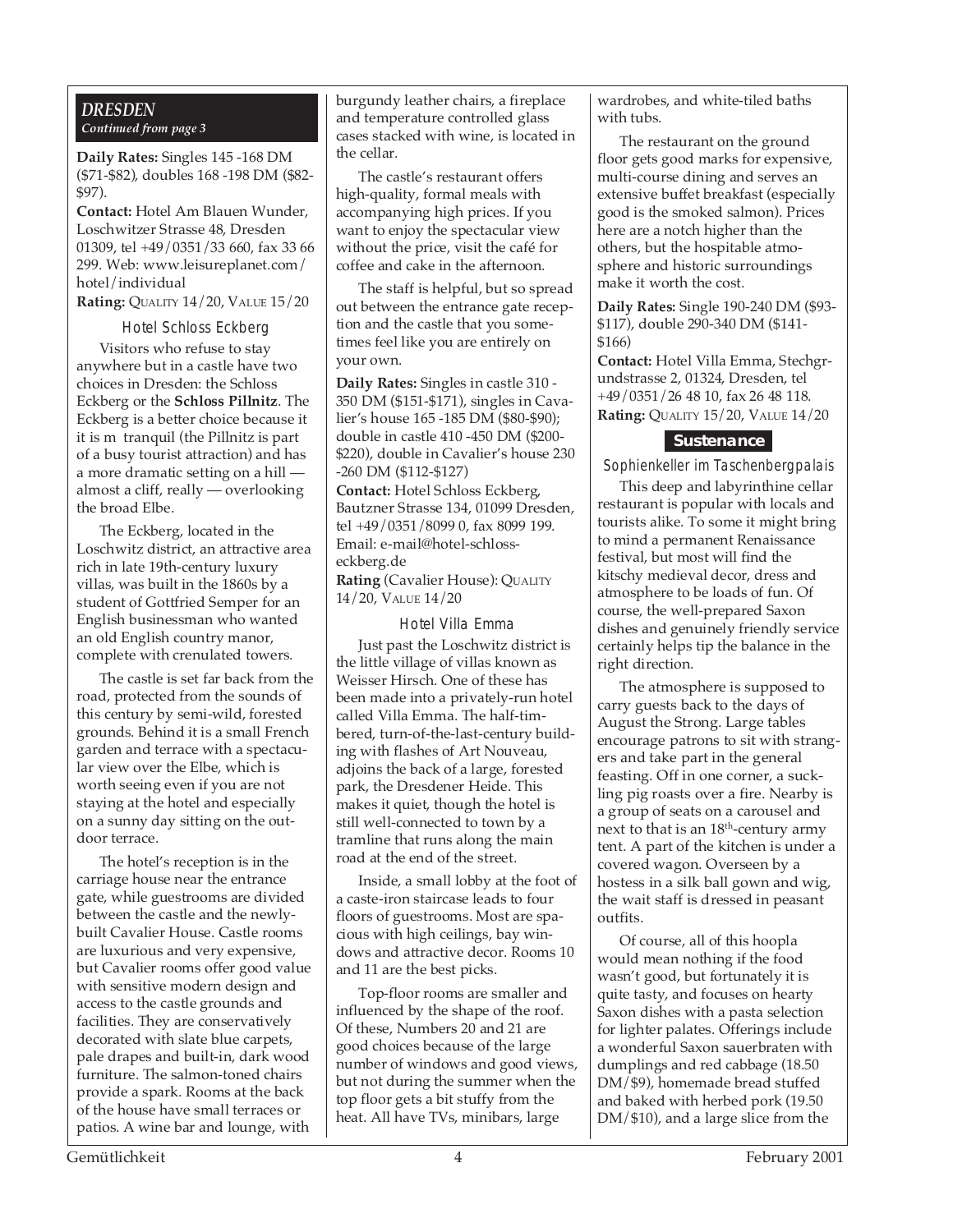roasted suckling pig (19.50 DM/\$10). This restaurant doesn't try to be serious and succeeds wonderfully.

Sophienkeller im Taschenbergpalais Dresden, Taschenberg 3, 01067 Dresden, tel +49/0351/497 26 0, fax 97 26 11. Open daily 11 am-11 pm. **Rating:** QUALITY 15/20, VALUE 16/20

Pfund's Molkerei The highly wrought Villeroy & Boch tiles that decorate this small 19th-century shop make it a popular stop on the tourist trail. But even those with no interest in tiles should still sample the atmosphere and the wonderful selection of cheeses and local wines.

The upstairs restaurant offers platters of domestic and international cheeses, but we recommend eating at one of the standing tables downstairs, amid the glory of the tiles.

The shop can be crowded at times, but most groups stay for only a short time, intent on keeping up with their tour bus schedules. This allows the more independent traveler to claim a table in the main room between the waves of bus travelers, and comfortably watch the ebb and flow of visitors.

Cheese platters are 19 to 27 DM (\$9-\$13), or you can assemble your own for 9 DM (\$4.40) per 100 grams.

Shop assistants are friendly and helpful, and will let you taste the selection of European cheeses before purchase. Local wines are offered by the glass for around 6.50 DM (\$3.17). The best time to stop by Pfund's is for a cheese breakfast or a snack in the late afternoon, when the crowds have died down.

Pfund's Molkerei, Bautzner Strasse 79, tel. +49/0351/808080. Open Mon-Fri 9 am-8 pm, Sat and Sun 10 am-4 pm.

**Rating:** QUALITY 16/20, VALUE 15/20

Restaurant Schillergarten This lively restaurant is one of two flanking the Blue Wonder Bridge. The half-timbered building was erected on the site of a garden often visited by the poet Schiller during his Dresden days.

Schillergarten offers a variety of spaces in which to eat or drink: a wintergarden, a nautically-themed bar, a dance café, a café bistro, and a large, terraced *Biergarten* under leafy chestnut trees with views of the broad, beautiful Elbe. The garden is clearly the best choice. What could be better than enjoying a tall mug of beer and hearty *Biergarten* fare, enhanced by a panorama of the green banks of the Elbe, the riveted iron of the "pierless" Blue Wonder, and the forested hills of the far bank dotted with 19<sup>th</sup>-century villas?

Saxon specialties include a hearty pea soup with bacon and sliced sausage (6.50 DM/\$3.17); homemade bread stuffed with ground pork (26 DM/\$13); an iron pan filled with pork, sausage, sauerkraut and potatoes covered with melted cheese (14 DM/\$7); and braised leg of lamb with onion, sauerkraut and roast potatoes (17.50 DM/\$8.50).

There are a number of special theme days and weeks — Africa week, French week and Spanish week — where various national dishes are served. An interesting one is "ostalgie-nacht," with one low price as in the "ostzeiten," or the Communist days.

Restaurant Schillergarten, Schillerplatz 9, 01309 Dresden, tel +49/ 0351/3 18 30 20, fax 3 18 30 30. Open daily 11 am-midnight. **Rating:** QUALITY 15/20, VALUE 14/20

Restaurant Villa Marie This is the more elegant of the two restaurants that flank the Blue Wonder. Villa Marie has the kind of picturesque setting that prompts people to have their wedding photos taken there. Like the Schillergarten, this lovely, intimate villa has memorable views of the Elbe, et al.

The rooms and terraces are relatively small, which makes this a wonderful choice for a romantic dinner (although it would be a shame to miss the views during the day).

The kitchen is accomplished without being too expensive. I had an enjoyable late lunch of tangy gazpacho (8.50 DM/\$4.14) followed by penne with bacon and onion (14 DM/\$7). Other interesting dishes were rabbit aspic with wild mushrooms (17 DM/\$8.30), fusilli pasta with eggplant, tomatoes and basil (16.50 DM/\$8), and veal saltimbocca in a white wine sauce (29.50 DM/ \$15). Pastry is good and the coffee excellent — something one can not say about every restaurant in Dresden.

Restaurant Villa Marie, Fährgasschen 1, 01309, Dresden, tel +49/0351/31 54 40, fax 315 44 14. Email www.villamarie.com. Open Mon-Sun 11:30 am-1 am. The kitchen closes at midnight. **Rating:** QUALITY 16/20, VALUE 16/20

Grand Cafe Coselpalais This restored palace was once the home of Count Friedrich August Cosel, the son of August the Strong and his favorite mistress (though it all ended in tears). Today, it is a bright and cheery café with brilliant silk wallpaper, lush baroque furnishings, glistening chandeliers, and big, creamy pastries.

The palace consists of two wings, which flank an ornate main building and enclose a small courtyard, which in summer is filled with tables. Inside, the two wings are separated into elegant rooms of cobalt blue or burgundy hues.

The café offers a range of snacks and meals — one interesting choice is the *Gurkenparfait —* but most people come for the desserts. Tall, rich cakes are offered for 4.80 DM (\$2.34) and the warm favorite is the *Dresdener Heide*, two yeast dumplings dusted with cinnamon and powdered sugar on a bed of dark, purply bilberry compote (9.50 DM/\$4.63).

Best of all, the café is located near the Frauenkirche, just a short walk from the major sites in the Altstadt. This makes it a perfect place to recuperate with a sugar and caffeine fix after too much sightseeing.

Grand Café Coselpalais, An der Frauenkirche 12a, 01067 Dresden, tel. +49/0351/496 24 44. Open daily 10 am-1 am.

**Rating:** QUALITY 15/20, VALUE 14/20

*Continued on page 6…*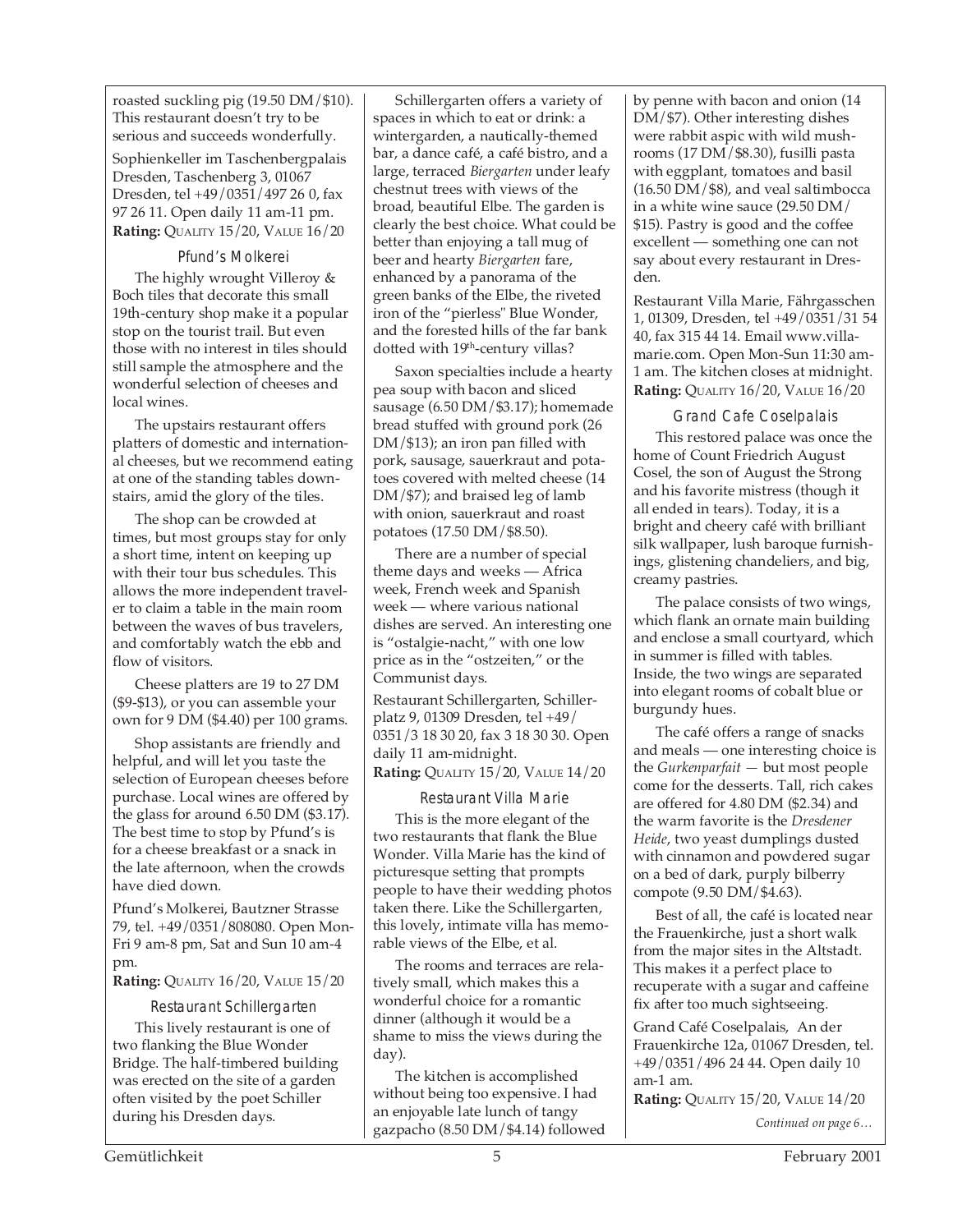### *DRESDEN Continued from page 5*

#### Raskolnikoff

Located in the Outer Neustadt quarter, the Raskolnikoff was a dissident rendezvous during the days of the GDR. Today, it is a hangout for artists and young people, with an attractive back garden and food that is interesting, inexpensive, and mostly vegetarian.

The menu is divided into the directions of the compass: North is for dishes from Scandinavia, South for those from Africa, West for France and Germany, and East from Russian and Eastern Europe. Good choices are the fish soup (7 DM/ \$3.41), cheese noodles (9.50 DM/ \$4.63) and the filling *Srasimt pilzen*, a delicious fried potato pocket stuffed with chewy wild mushrooms (12.50 DM/\$6).

There is also a good selection of beers on tap as well as coffee and tea. The Raskolnikoff has the atmosphere of a coffeehouse, with young people sitting at candle-lit tables, perhaps discussing Hegel or Dostoevsky.

Raskolnikoff, Böhmische Strasse 34, 01099 Dresden, tel +49/0351/804 5706. Open Mon-Fri 11am-2 am, Sat-Sun 10am-2 am.

**Rating: QUALITY 13/20, VALUE 16/20** 

## **Readers' Forum**

#### **Loved Bled, Slovenia**

As a longtime subscriber to your wonderful publication, we thought we would write regarding our latest "find."

Based on a *New York Times* article, we visited Slovenia – specifically the small resort village of Bled, just over the border south of Villach. It is a beautiful little country, half the size of Switzerland, with two million people, 99% of whom love their country (new in 1991) and want you to love it, too. More people speak English than in Austria. More brochures, catalogs, menus, etc., have English translations and the people are the friendliest we've encountered. When we arrived at the **Hotel Villa Bled** (Cesta Svobode 26 PO Box 53, SL-64260 Bled Slovenia, tel. 386-4- 579-1500, fax 386-4-574-1320, manager, Janez Fajfar) we were immediately given an upgrade from a double room (\$155 per night for two persons including breakfast) to a lakeview suite (Marshall Tito's former office). It included enough space in the hallway (with bar) and sitting room to host a 75 person reception. There was also enough closet space for an army, a huge bath with shower, a long balcony looking out on the lake, TV with CNN and a separate elevator. The hotel (a Relais & Chateaux) also has its own bathing area and boats on the lake. It also has a good tennis court and it sits in a 13-acre park loaded with gardens and magnificent trees.

Our waiter at lunch volunteered to give us a personal tour of the Bohinj Lake and Julian Alps region at no charge. This he did the next day. We toured an island in the lake, it's church, and Bled Castle, which sits above the lake on the opposite shore. The boats to the island are gondola types, powered by men with oars who stand in the stern.

A day later our most colorful, most humorous general hotel manager, took the entire day off to take us on a personal tour to the capital city Ljubljana, which we had heard was "not much to see." But, as presented to us by Mr. Fajfar, the city was beyond our fondest expectations. The food market area, the churches, river and bridges, the old town and many beautiful medieval buildings, the restaurants, were a real eye opener. It is a small city of 250,000 and has as much (or more) charm as Salzburg, Graz, or Innsbruck and is only 50 kilometers from Bled. Driving the side roads back to the hotel was a history lesson of its own, with many small villages right out of medieval times.

The two restaurants where we had dinner were located in the small village of Radovljica, a 15-minute drive from Bled. Both are highly recommended and located almost across the street from each other. The first, **Gostilna Kunstclj**, is owned by Anton (Tony) Stiherle, a five-handicap golfer, world class skier and a first-class innovative chef. Above all, he is a fun guy and likes to show his good customers his wine cellar, where cocktails are sometimes served before dinner. We ate twice at this terrific place accompanied by Mr. Fajfar, from the Villa Bled. The second, **Gostilna Lectar**, is just down the street in a medieval building with tons of atmosphere, ambience, and great food. Dinner for two in both places can be under \$30, depending on the amount of libation consumed.

Prices are reasonable in Slovenia; gas is a third less than in Austria, and everyone takes major credit cards. We will return for a longer stay.

The Slovenia Tourist Office sent me a terrific package. Their address: Slovenian Tourist Office, 345 East 124th St, New York NY 10003, tel. 212-358-9686, fax 212-358-9025, email Slotouristboard@sloveniatravel.com.

> BILL WOOD HOBE SOUND FL

#### **Hotel on Lake Lucerne**

On 30 Nov. 2000, we returned from a six-week trip to Switzerland, France, Germany, and Austria. We want to share a hotel experience with you.

Upon our arrival in Zürich on 17 Oct., we drove to Merlischachen, 12 kilometers from Luzern, for a threenight stay to rest before proceeding to the South of France.

 In Merlischachen, we stayed at the **Schloss-Hotel Swiss-Chalet** (Luzernerstr. 204, Merlischachen, CH-6402, tel. +41/041/850 0250, fax 850 0252). This was our third stay and we were as pleased as before. The hotel is marvelous and the location beautiful. The hotel has various types of accommodations in several different buildings. We prefer the Jagdschloss on the hill overlooking the lake. The rooms are very large and nicely furnished in a hunting motif with a lovely view of Lake Luzern.

We enjoy this hotel and its location so much that we returned later in our trip for seven-nights. During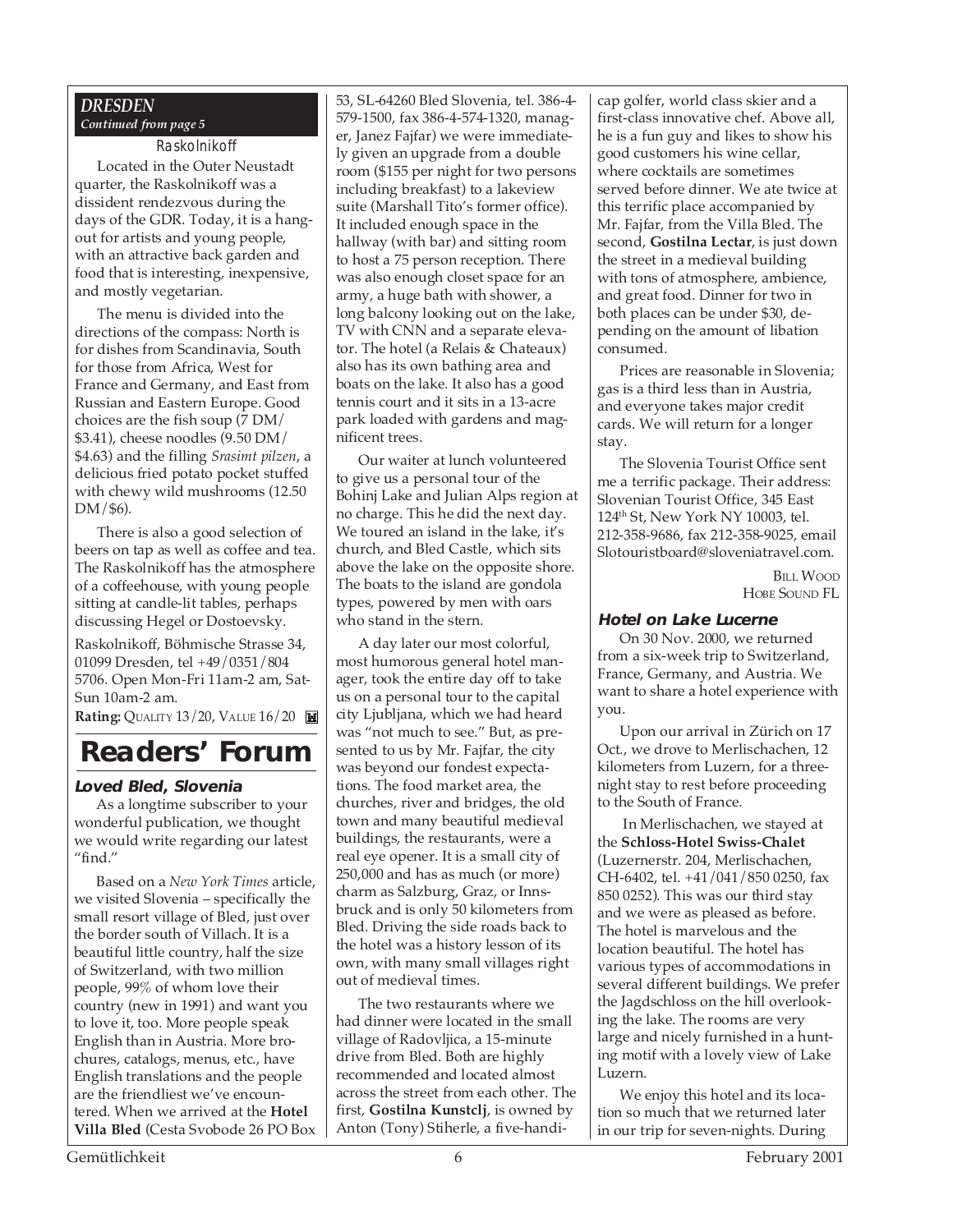this later stay, we traveled extensively in the area including a boat trip around Lake Luzern. The rate in the Jagdschloss was 229 Sfr. (\$140) per night for the low season but they will give a reduced rate for seniors.

> ROBERT FARGO PENSACOLA FL

## **Inside Travel**

### ■ Warhol's New York in Basel

 The **Beyeler Foundation** in Basel is now exhibiting "Andy Warhol — Series and Singles."

 The show follows Warhol's career in New York, featuring the many serial paintings for which the artist is known. Some of the works exhibited have never been seen in public before and some were thought to be long lost. In addition, many of Warhol's early films are being shown. The exhibit runs through December 31, 2001. For more info visit www.beyeler.com

#### ■ Swiss Science Fiction Museum

 Switzerland has the distinction of having the world's only museum dedicated to science fiction. Called **"Maison d'Ailleurs"** (House of Elsewhere), the 25-year-old museum is located in Yverdon-les-Bains a small town north of Lausanne. The European Space Agency has asked the museum to investigate the possible benefits of concepts and technologies found in science fiction for space research. The agency will then pick the best ideas and present them at the museum.

For more info visit Yverdon-les-Bains Tourist Office at tourisme.info@yverdon-les-bains.ch

#### ■ New Five-Star Zermatt Hotel

Located on a plateau above the town, Zermatt's newest luxury hotel, the 63-room **Riffelalp Resort**, open since December, offers exceptional views of the Matterhorn and boasts its own spring water. Quoting the hotel's press information, "old-world charm is married to modern world convenience: the burnished wood paneling belies such amenities as cable TV, direct-dial phones and modem and fax jacks.

The hotel's accoutrements in-

clude a massage therapist, a sauna (with a separate room for women), a steam room, and a gym, as well as the hotel's very own skiing guide. The property has several restaurants and lounges on the premises and has a dine-around program with sister properties in Zermatt, offering French, Italian, American, Japanese and Swiss cuisines."

Rates, which include dinner and breakfast, start at 280 Sfr. (\$172) single and 480 (\$295) double.

Contact: www.zermatt.ch/ riffelalp

### ■ Geneva on the Cheap

 Geneva's new **City Hostel** offers a range of inexpensive accommodations. Dorm rooms are 24 Sfr. (\$15) per person, single rooms 50 Sfr. (\$31) and double rooms rent for 78 Sfr. (\$48) Each has its own wash basin. Showers and lavatories are located on each floor. Prepare your own food in one of the communal kitchens available for visitors.

The City Hostel is a five-minute walk from the main train station. For more info visit www.cityhostel.ch

## *ZÜRICH RESTAURANTS Continued from page 1*

Meré Catherine, Nägelihof 3**,** tel. +41/01/250 5940. Until midnight.

**Brasserie Lipp:** The famed Paris bistro has locations in both Geneva and Zürich. The Zürich store is just off Bahnhofstrasse and one of the city's best see-and-be-seen watering holes. The atmosphere is bright and upbeat and the efficient, whiteaproned, all male waiters are reassuringly brusque.

The food is very good and surprisingly affordable. Sole de France, grilled or meunière, for example, is 15.20 Sfr. (\$9.33); half a lobster Thermidor is 35.50 Sfr. (\$22) and Entrecôte (pan fried beefsteak) in a pepper sauce goes for 37.50 Sfr. (\$23).

If you just want to soak up the scene, you can try one of the wines featured each day for tasting. We recently sampled a delicious Sancerre (8.50/\$5.20 per glass) which with came a tiny plate of paté and toast, a nice touch.

Inside the restaurant is the elevator to the plush **Jules Verne Panorama Room**, where one can enjoy great views of Zürich and environs while sipping an expensive cocktail.

Brasserie Lipp/Jules Verne Panorama Bar, Uraniastrasse 9, tel. +41/01/ 211-1155.

**Caduff's Wine Loft:** We haven't been there yet, but some Zürich foodies say this is one of the two or three best restaurants in town; California-style, industrial-chic in a big, brightly-lit high-ceilinged room. To quote one review, "the freshest ingredients, purchased at the morning market, impeccably prepared and served the same evening, with no unnecessary frills." Starters are priced at 12 to 30 Sfr. (\$7.40-\$18) and main dishes from 28 to 52 Sfr. (\$17- \$32). Book well in advance.

Caduff's Wine Loft, Kanzleistrasse 126, +41/01/240 22 55, fax 240 22 56, email: info@caduffs.ch

**Le Dézaley Vaudois:** Near Meré Catherine, this lively spot serves up wonderful meat-and-potato dishes; veal and pork steaks, sauteed calves liver, and heavenly *Pommes Frites* and *Rösti*. Main dishes 28 to 33 Sfr. (\$17-\$20) range. No beer on draft, but reasonably-priced Swiss wines.

Le Dézaley Vaudois, Römergasse 7, tel. +41/01/251 6129, fax 252 2702

### **Key Websites for the Traveler to Germany, Austria & Switzerland**

**• www.gemut.com** Gateway site for travelers to Germanic Europe, including car rental, rail passes, hotel bookings, traveler feedback, free travel advice and past issues (\$4 per month fee for access to 8 years of back issues).

**• www.michelin-travel.com** The Michelin database of hotels and restaurants plus great interactive trip planning tools.

**• www.mapblast.com** Map and automobile trip planning. Locates routes and distances.

**• bahn.hafas.de/bin/query.exe/en** German rail. Train schedules throughout Europe, not just Germany.

**• www.sbb.ch/index\_e.htm** Swiss and European rail schedules.

**• www.switzerlandtourism.com** Website of Switzerland's national tourist authority.

**• www.germany-tourism.de** Germany's national tourist authority.

**• www.anto.com** Austria's national tourist authority.